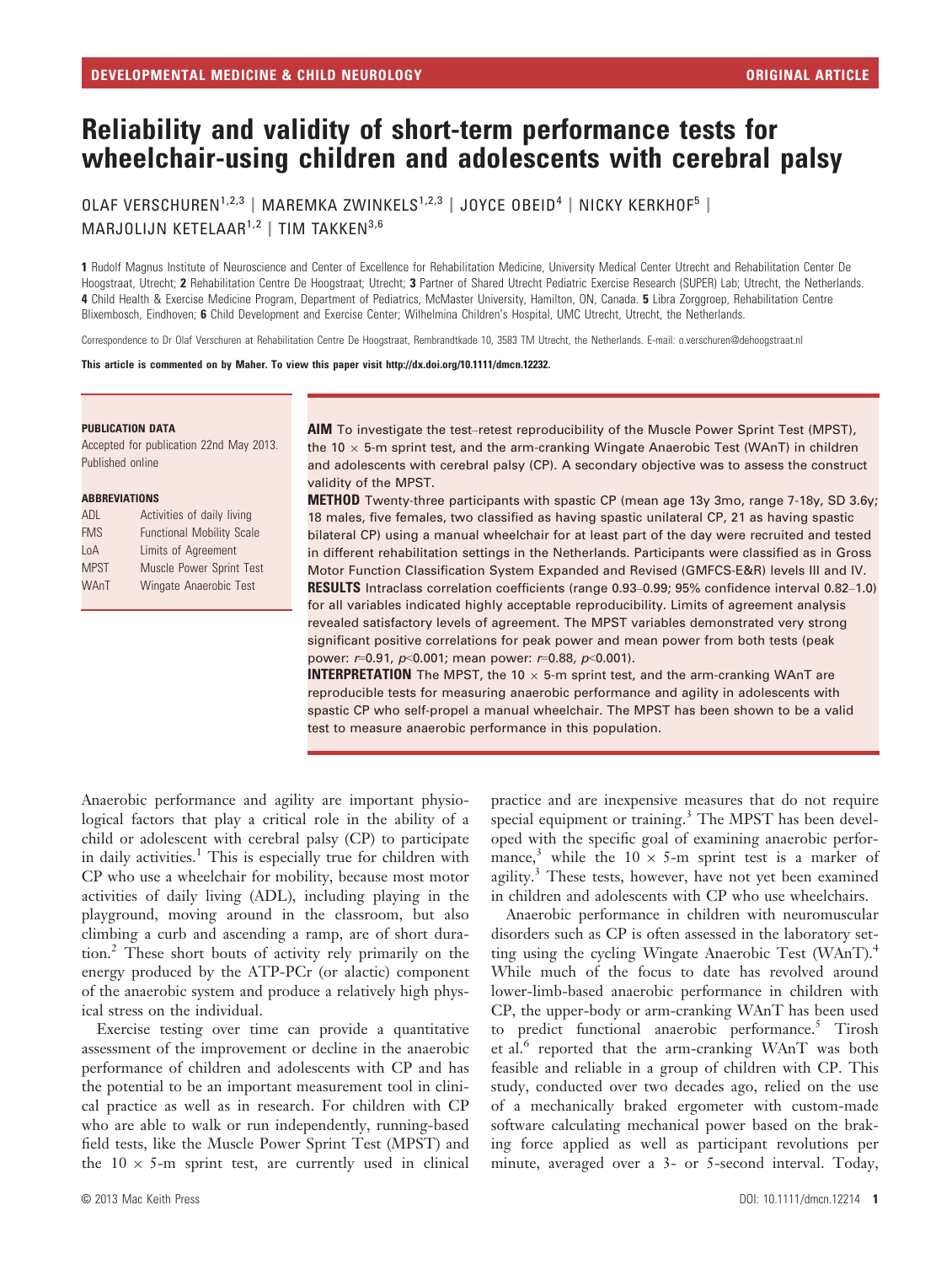the most commonly used and widely available ergometers are electro-magnetically braked, with the ability to calculate instantaneous mechanical power output with a higher frequency and precision. Given the potential utility of the arm-cranking WAnT in both clinical settings for patient follow-ups as well as outcome measure in clinical trials, an assessment of the reproducibility of this test in adolescents with CP using newly available and more commonly used technology seemed warranted.

While the arm-cranking WAnT may be considered the criterion standard for assessing anaerobic performance, it must be noted that the results of the arm-cranking WAnT are not solely a reflection of the ATP-PCr (alactic) system (primarily responsible for supporting short bouts of activity) but also the anaerobic lactic and aerobic systems, each of which have been estimated to contribute to 28%, 60%, and 11% respectively, in an upper body WAnT.<sup>7</sup> Furthermore, perhaps the greatest limitation of the arm-cranking WAnT is the fact that its application requires the use of sophisticated and costly technical equipment and software, ultimately rendering it impractical for use in a field setting. It is, however, equally important to note that while a field test may be more practical, there is a shortage of options for field exercise testing to specifically examine agility and/or anaerobic performance in adolescents with CP who rely on a manually propelled wheelchair for locomotion.<sup>8</sup> Ideally, this test should be safe, inexpensive, easy to administer in a non-academic setting, and relatively quick, allowing patients to be assessed in a short time-frame. Moreover, much like laboratory-based tests, reproducibility and validity of field exercise tests are important issues for clinical outcomes. Since the  $10 \times 5$ -m sprint test measures agility and not anaerobic performance, validity of this test cannot be examined using the arm-cranking WAnT.

Therefore, the objective of the present study was to investigate the test–retest reproducibility of (1) the MPST, (2) the  $10 \times 5$ -m sprint test, and (3) the arm-cranking WAnT in a sample of adolescents with CP who rely on a manually propelled wheelchair for locomotion. A secondary objective was to assess the construct validity of the MPST, where we hypothesised a significant positive correlation between MPST and arm-cranking WAnT power outcomes.

# **METHOD**

## **Participants**

This study focused on children with CP between the ages of 7 years and 18 years who were diagnosed with spastic CP and classified in Gross Motor Function Classification System Expanded and Revised (GMFCS-E&R)<sup>9</sup> levels III and IV. All participants were further required to self-propel a manual wheelchair for at least a part of the day and be capable of following simple instructions.

All participants were receiving rehabilitation services in the Netherlands at the time of participation. Participant

#### What this paper adds

- Identifies two inexpensive and easy to administer short-term performance wheelchair tests.
- Describes a reproducible and valid anaerobic exercise test for On behalf of Olaf Verschuren (o.verschuren@dehoogstraat.nl) children and adolescents with CP who self-propel a wheelchair.

characteristics are provided in Table I. A total of 23 children with CP and their parents provided informed consent for participation in this study, which was approved by the Institutional Ethics Committee of the University Medical Center, Utrecht.

#### Procedures

All participants attended a total of three testing sessions. During the first two sessions, participants performed both the MPST and the  $10 \times 5$ -m sprint test. During a separate third session, participants performed the arm-cranking WAnT twice. In all sessions participants were given at least 15 minutes of rest between the two tests performed. Participants and assessors were blind to the child's performance on each of the tests. All tests were performed within a period of 2 weeks in four rehabilitation centres across the Netherlands.

Before testing, each participant's body mass was determined using an electronic scale (Stimag, Hoofddorp, the Netherlands), which was also used to determine the weight of the participant's wheelchair. Standing height was assessed, and arm span (fingertip to fingertip, with arms abducted 90° and elbow and wrists straight) was measured as a surrogate for standing height when the participant was unable to adopt a vertical position. Functional mobility was quantified using the Functional Mobility Scale (FMS).<sup>14</sup>

To assess the test–retest reliability of the MPST and the  $10 \times 5$ -m sprint test, the participant performed the same test at the same time of the day within 2 weeks, with both tests administered by the same two assessors. During each test, participants were verbally encouraged to propel the wheelchair as fast as they could.

| Table I: Participant characteristics |         |                |  |  |
|--------------------------------------|---------|----------------|--|--|
| Characteristic                       | Mean    | SD             |  |  |
| Age (y)                              | 13.3    | 3.6            |  |  |
| Height (cm)                          | 149.6   | 14.3           |  |  |
| Height-for-age SDS                   | $-1.48$ | 1.07           |  |  |
| Body mass (kg)                       | 42.3    | 13.1           |  |  |
| Body mass-for-age SDS                | 1.05    | 1.03           |  |  |
| BMI $\frac{kg}{m^2}$                 | 18.5    | 4.0            |  |  |
| <b>BMI-for-age SDS</b>               | $-0.47$ | 1.96           |  |  |
| GMFCS-E&R, level                     |         | n              |  |  |
| Ш                                    |         | 3              |  |  |
| IV                                   |         | 20             |  |  |
| Spastic unilateral                   |         | $\overline{2}$ |  |  |
| Spastic bilateral                    |         | 21             |  |  |

Age, body height, body mass, and BMI data were means SDs. BMI, Body Mass Index; GMFCS-E&R, Gross Motor Function Classification System Expanded and Revised; SDS, standard deviation  $score<sup>2</sup>$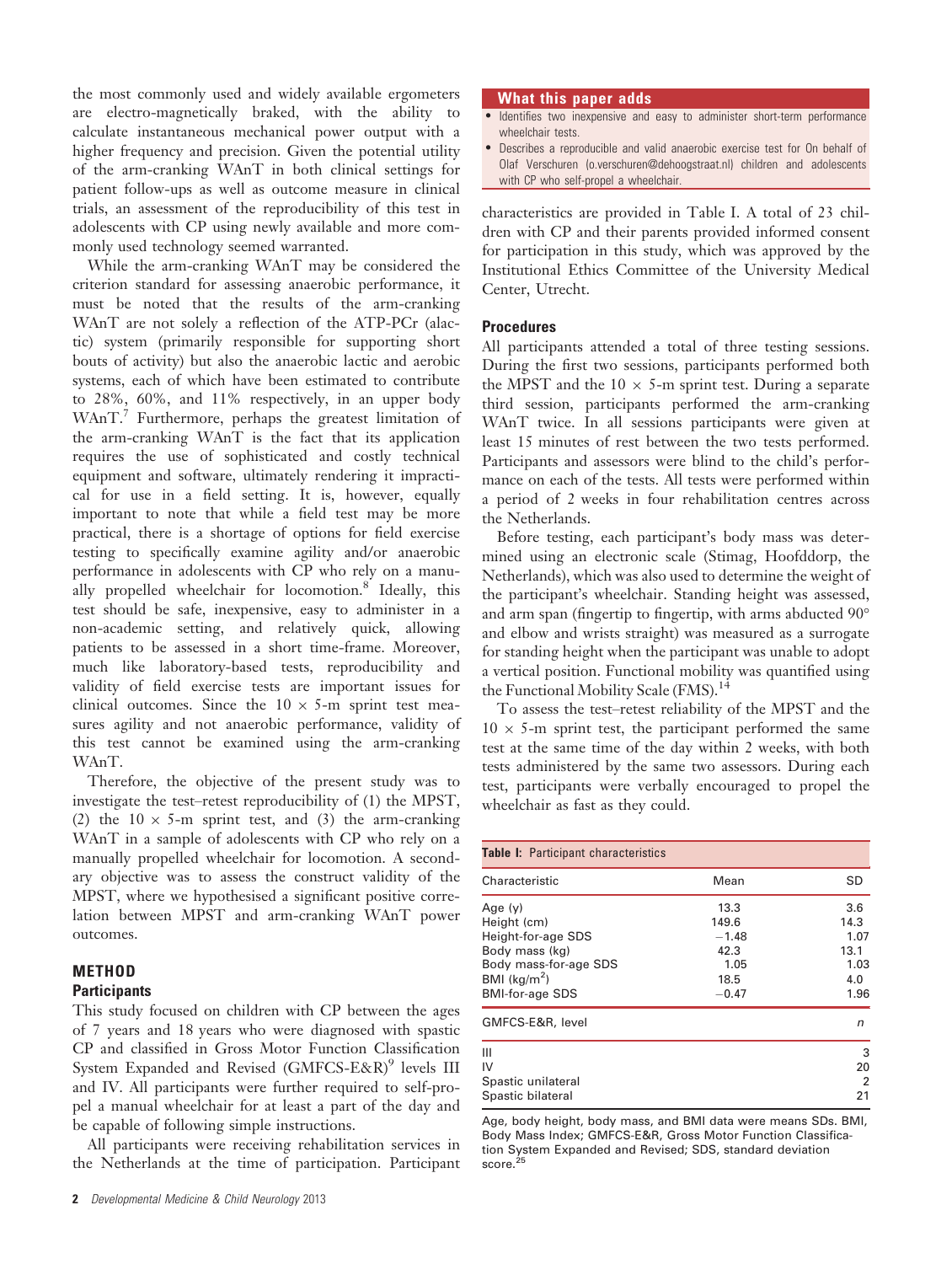# Measures GMFCS-E&R

A paediatric physical therapist (OV) experienced in using the GMFCS-E&R $9$  used the translated Dutch version to classify the children and adolescents with CP according to their functional ability.

# Functional Mobility Scale

The FMS, a reliable and valid instrument, is a 6-point ordinal scale that quantifies mobility according to the need for assistive devices at three specific distances: 5m, 50m, and 500m.<sup>10</sup> These distances represent home, school and community environments respectively. The FMS is administered by asking the child or parent a few questions to indicate if the child used a wheelchair (score 1) or was ambulatory with or without assistive devices (score 2–6) for every distance.

# Muscle Power Sprint Test and  $10 \times 5$ -m sprint test

For both the MPST and  $10 \times 5$ -m sprint test, participants used their own wheelchair and back support, with no adjustments made to wheelchair configuration during the test period.

# Muscle Power Sprint Test (anaerobic performance)

Peak power and mean power (Watts) were calculated and used as markers of anaerobic performance in the MPST, which was performed as previously described.<sup>3</sup> 'Mean power' refers to the ability of the neuromuscular system to produce the greatest possible impulse in a given time period. 'Peak power' was defined as the highest mechanical power that can be delivered during exercise of up to 30 seconds' duration.<sup>11</sup>

Before executing the test, each participant performed the test at a slow speed, which served as both a warm-up, as well as a habituation for the participant to ensure that he/ she understood how to perform the test. The warm-up was followed by a 3-minute rest period. The participant was then asked to complete six 15m runs at maximum pace. The 15m distance was marked by two lines taped to the floor. Cones were placed at the end of each of the lines. The participant was instructed to propel the wheelchair as fast as possible from one line to the other, and to be sure to cross each line with all wheels of their chair. Between each run, the participant was given a 10-second period to turn around and prepare for the following sprint. Power output for each sprint was calculated using total mass (body mass and wheelchair weight) and propelling times, where:

Power =  $(total mass × distance<sup>2</sup>)/time<sup>3</sup>$ .

Power was calculated for each of the six sprints. Peak power was defined as the highest calculated power, while mean power was defined as average power over the six sprints. The MPST was administered by two experienced researchers (OV and MZ).

The total exercise time in the arm-cranking WAnT is 30 seconds. We expected that total exercise time for the MPST would be greater than 30 seconds. After performing the MPST for all participants, the number of consecutive sprints that result in a mean total exercise time closest to 30 seconds was determined.

# $10 \times 5$ -m sprint test (agility)

Previous investigations into the  $10 \times 5$ -m sprint test with typically developing children have demonstrated good reliability; however, it has yet to be examined in children with CP who self-propel a wheelchair.<sup>12,13</sup> The 10  $\times$  5-m sprint test is a continuous sprint test whereby the participant is asked to perform nine fast turns upon completion of every 5m distance. The participant is not given the opportunity to rest between each turn. This may be a problematic and/ or extremely difficult task for some children with CP who experience difficulty with movement coordination. Thus, this test is not designed to measure the muscle power; rather, the time taken to complete the  $10 \times 5$ -m sprints is a good indicator of participant agility.

All tests were performed in a gymnasium. Participants were provided with a practice session prior to test completion wherein they performed the test at a slow speed to ensure a proper understanding of the instructions. After a 3-minute rest period, participants were given the verbal cues of 'Ready? 3, 2, 1, go!' and were instructed to complete 10 runs of 5m at a maximum pace. The 5m distance was marked by two taped lines on the floor and by cones. The participant had to propel themselves as fast as possible to each line, had to place all wheels across each line, make a turn and sprint back as fast as possible, with no rest between the sprints. At the end of the 10th sprint, participants had to cross the finish line. The assessors recorded time to completion to a 10th of a second for the total 50m  $(10 \times 5m)$  using a hand-held stopwatch.

# The arm-cranking Wingate Anaerobic Test (anaerobic performance)

The arm-cranking WAnT was performed on an electromagnetically braked cycle ergometer (Lode Angio, Procare BV, Groningen, the Netherlands). The ergometer was fixed to the floor to prevent any ergometer movement during arm-cranking. Participants sat in a chair (also fixed to the floor) and were asked to remain seated throughout the test. Seat height and backrest angle were adjusted such that the elbow joint was almost in full extension (165–175°) and the shoulders were in line with the centre of the ergometers shaft when the participant's hands were grasping the handles (synchronously) with the crank horizontally positioned away from the body. A braking force of 0.26 Nm/kg was used primarily based on our pilot work, as well as previously published literature.<sup>14,15</sup> The lowest braking force recommended for leg cycling is 0.53 Nm/kg. Because less active muscle mass is involved in the arm-cranking WAnT compared with the cycling WAnT, braking force was reduced, with our pilot testing suggesting a reduction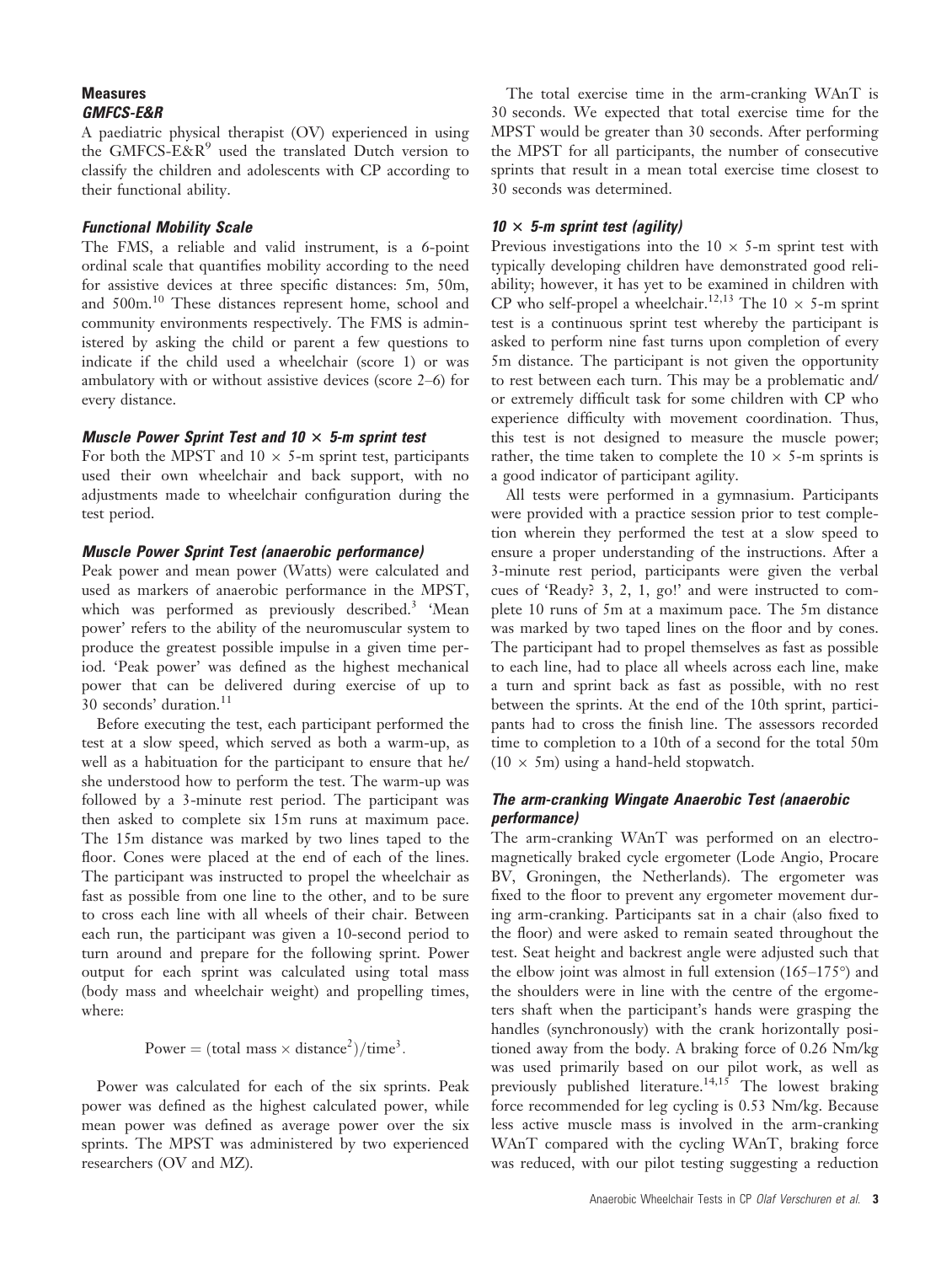of 50% as most appropriate for our age range. The armcranking WAnT was administered by two experienced assessors (OV and MZ).

The arm-cranking WanT protocol consisted of three parts: (1) warm-up – the child had to cycle at a comfortable pace for 2 minutes without a braking force; (2) armcranking WAnT – participants were given a 5-second countdown before the braking force was applied and were instructed to crank the handles as fast as possible over a 30-second period. All participants were verbally encouraged to maintain the highest possible cadence throughout the arm-cranking WAnT. The braking force was applied immediately at the start of the test (default:  $0.26 \times$  body weight in Nm); (3) recovery – once the arm-cranking WAnT was completed, participants were given a chance to cycle at their own pace for as long as they desired with a braking force of 20W.

There are two primary markers of performance on the arm-cranking WAnT: peak power and mean power. With the fully computerized Lode Ergometry Manager Software (LEM; Procare BV, Groningen, the Netherlands), instantaneous power values can be obtained. Specifically, peak power is defined as the highest mechanical power (Watts) achieved at any stage of the test; it represents the explosive characteristics of muscle power and is closest to a person's 'real' maximal mechanical power. Mean power represents the average local muscle endurance over the entire 30 seconds of the arm-cranking WAnT.

# Data analysis

The sample size for this study was determined by the most demanding hypothesis to examine the reproducibility for the MPST and the  $10 \times 5$ -m sprint test. Sample size was calculated based on data from children with CP in GMFCS level III who had performed the 7.5-m shuttle run test,<sup>16</sup> with a  $\beta$  of 0.9 and an  $\alpha$  of 0.05. This resulted in a required sample size of 23 participants. Based on Donner and Eliasziw,<sup>17</sup> with 23 participants, we had a power value of >0.80 to detect an intraclass correlation coefficient (ICC) >0.80, with statistical significance of 0.05.

# **Reproducibility**

Reproducibility encompasses both reliability and agreement.<sup>18</sup> For reliability the ICCs (two-way mixed) were used. An ICC >0.80 reflects excellent reliability, while ICCs from 0.70 to 0.79 reflect good reliability.<sup>19</sup> The recommended minimum for the lower bound of the 95% CI was 0.85.<sup>20</sup> The Bland–Altman procedure was used to check for heteroscedasticity of the test and retest of the MPST, the  $10 \times 5$ -m sprint test, and the arm-cranking  $WAnT.<sup>21</sup>$  Furthermore, the consistency of measurements was verified graphically using the method of Bland and Altman.<sup>21</sup> This method plots differences between two measurements against the average of the two measurements. Size and range of differences, scoring distribution and possible measurement bias can be visually assessed. The Bland and Altman Limits of Agreement  $(LoA)^{21}$  were used to evaluate the level of agreement between

test and retest. The LoA define the limits within which 95% of the differences are expected to fall (mean 1.96SD of the differences).

#### Construct validity

The association between the results of the MPST and the arm-cranking WAnT was tested using Pearson's correlation coefficients. An  $\alpha$  of <0.05 (two-tailed) was considered as statistically significant.<sup>19</sup>

#### RESULTS

A total of 18 males and five females (mean age of 13y 3mo, range 7-18 y, SD 3.6y) completed all tests without complications. Twenty-one children were bimanually functional and two children used one arm to propel and one arm to steer their wheelchair using a steering wheel. The FMS data show that 11, 14, and 23 children used their wheelchair at home, school and community environments respectively. Mean total exercise time for the MPST was 72.7 seconds (SD 40.5s). The number of sprints completed within approximately 30 seconds was three (mean exercise time 36.4s, SD 30.6s). Therefore, the MPST for children who self-propel a wheelchair consists of three sprints of 15m.

There were no significant differences between both subgroups (males vs females, GMFCS levels and age). As such, the following results include both sexes and GMFCS levels combined. The physiological variables measured on both exercise tests are provided in Table II.

## Reproducibility

The test–retest reliability statistics of the MPST, the  $10 \times$  5-m sprint test and the arm-cranking WAnT are presented in Table III. As can be appreciated from the Bland– Altman plots (Figs 1–3), there were some obvious outliers. These outliers are included in the calculations. For the anaerobic performance tests, ICC values for mean power and peak power were 0.99 for both the MPST and armcranking WAnT. For the agility test (10  $\times$  5-m sprint test) ICC values were 0.93.

#### Construct validity of the Muscle Power Sprint Test

The MPST variables were significantly lower than the arm-cranking WAnT scores, but demonstrated very strong

| <b>Table II:</b> Results of the Muscle Power Sprint Test, the arm-cranking<br>Wingate Anaerobic Test, and the 10 $\times$ 5-m sprint test |              |              |                                |  |  |  |
|-------------------------------------------------------------------------------------------------------------------------------------------|--------------|--------------|--------------------------------|--|--|--|
| Variable                                                                                                                                  | Mean         | SD           | Range                          |  |  |  |
| Anaerobic performance<br>MPST PP (W)                                                                                                      | 21.8         | 20.8         | $0.3 - 64.6$                   |  |  |  |
| MPST MP (W)<br>WAnT PP (W)                                                                                                                | 19.7<br>85.6 | 19.4<br>56.9 | $0.3 - 62.0$<br>$15.2 - 206.2$ |  |  |  |
| WAnT MP (W)<br>Agility                                                                                                                    | 43.8         | 36.8         | $3.3 - 115.7$                  |  |  |  |
| 10 $\times$ 5-m sprint test (s)                                                                                                           | 74.0         | 38.1         | 39.8 - 186.5                   |  |  |  |

MPST, Muscle Power Sprint Test; WAnT, arm-cranking Wingate Anaerobic Test; PP, peak power; MP, mean power.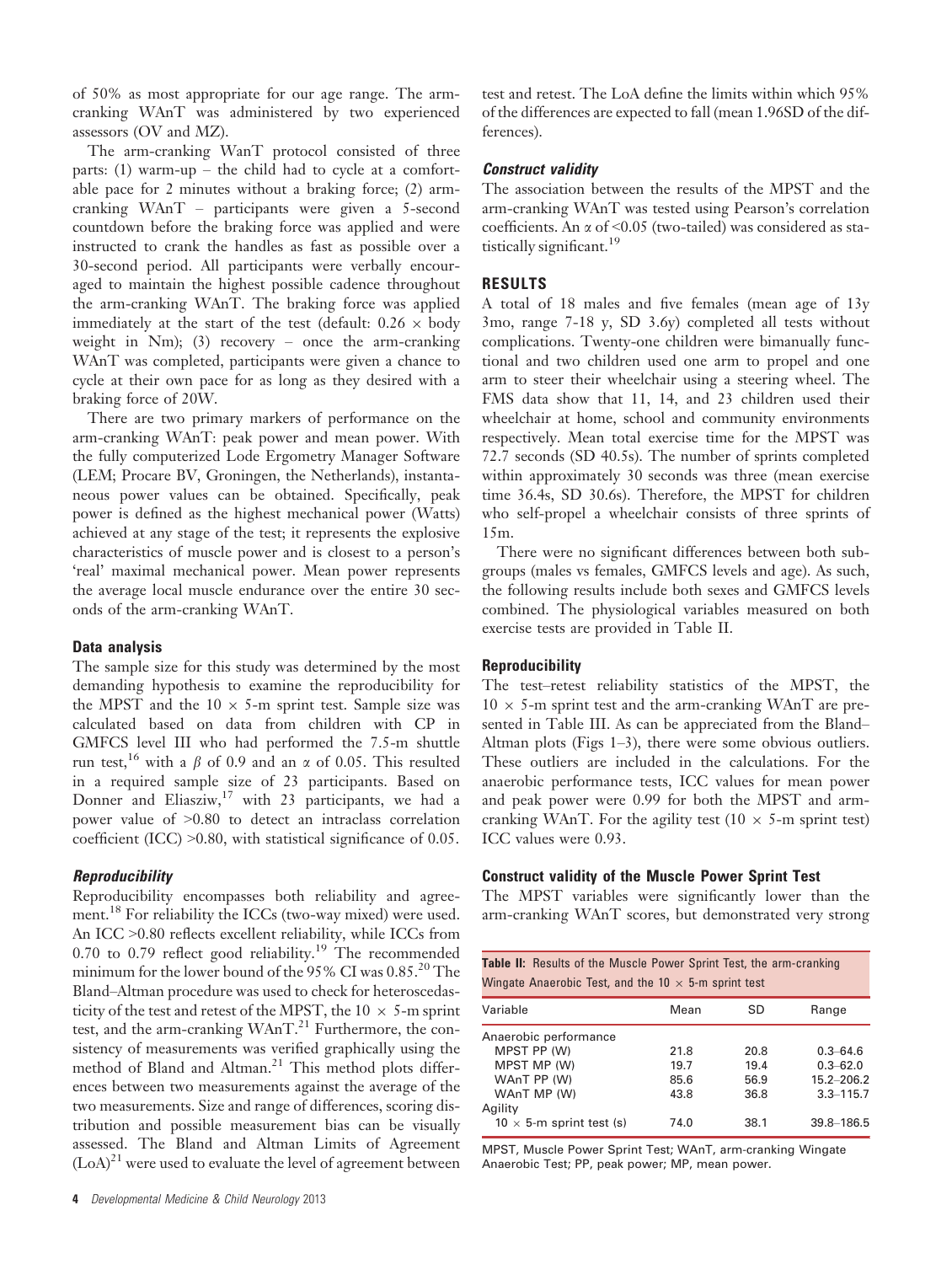| <b>Table III:</b> Test–retest reliability statistics |      |                 |               |  |  |  |
|------------------------------------------------------|------|-----------------|---------------|--|--|--|
| Test                                                 | ICC  | l oA            | 95% CL of ICC |  |  |  |
| Anaerobic performance                                |      |                 |               |  |  |  |
| MPST PP (W)                                          | 0.99 | $-39.9$ to 59.7 | $0.98 - 1.0$  |  |  |  |
| MPST MP (W)                                          | 0.99 | $-7.1$ to 6.4   | $0.98 - 1.0$  |  |  |  |
| WAnT PP (W)                                          | 0.99 | $-15.0$ to 18.4 | $0.99 - 1.0$  |  |  |  |
| WAnT MP (W)                                          | 0.99 | $-11.3$ to 10.7 | $0.99 - 1.0$  |  |  |  |
| Agility                                              |      |                 |               |  |  |  |
| $10 \times 5$ -m sprint test (s)                     | 0.93 | $-8.0$ to 9.2   | $0.82 - 0.97$ |  |  |  |

ICC, intraclass correlation coefficient; LoA, limits of agreement; CI, confidence interval; MPST, Muscle Power Sprint Test; WAnT, armcranking Wingate Anaerobic Test; PP, peak power; MP, mean power.



Figure 1: Bland–Altman plot of mean power on test and retest on the Muscle Power Sprint Test (MPST).



Figure 2: Bland–Altman plot of exercise time on test and retest on the  $10 \times 5$ -m sprint test.

significant positive correlations for peak power and mean power from both tests (peak power:  $r=0.91$ ,  $p<0.05$ ; mean power:  $r=0.88$ ,  $p<0.05$ , Fig. 4).



Figure 3: Bland–Altman plot of mean power on test and retest on the arm-cranking Wingate Anaerobic Test.

## **DISCUSSION**

The purpose of this study was to determine the two aspects of reproducibility (reliability and agreement) of the arm-cranking WAnT, MPST and  $10 \times 5$ -m sprint test in children and adolescents with CP who self-propel a manual wheelchair. Reliability of the arm-cranking WAnT and MPST can be considered excellent, with ICCs of 0.99 (with 95% CI between 0.98 and 1.0). Agreement was good, as reflected by the narrow LoA. The ICCs for the MPST and  $10 \times 5$ -m sprint test are similar to those previously reported for both tests in the literature, ranging from 0.97 to 0.99 for ambulatory children with CP and with ICCs for mean power and peak power on the MPST, of 0.98 for typically developing children.3,22 Moreover, significant correlations between the performance on the arm-cranking WAnT and MPST were found, indicating that the MPST is a valid test for the assessment of anaerobic performance in children with CP who self-propel a manual wheelchair.

The MPST and the  $10 \times 5$ -m sprint test are inexpensive, safe, easy to administer, and are closely related to wheelchair-based ADL. Neither test requires any special equipment or training, making them available for use by a variety of professionals working with children and adolescents with CP. The choice of the instrument depends on the goal of the intervention. The MPST measures the ability to exert muscular strength quickly. Therefore, when treatment is focused on muscle strength and high-intensity exercise, the MPST is probably the most appropriate outcome measure. When the intervention is more focused on functional outcomes, such as the ability to change direction of the wheelchair abruptly, the  $10 \times 5$ -m sprint test may be more suitable.

When power outputs (peak power and mean power) from both tests were compared, we found that MPST values were significantly lower than those of the arm-cranking WAnT. This difference may be explained by the fact that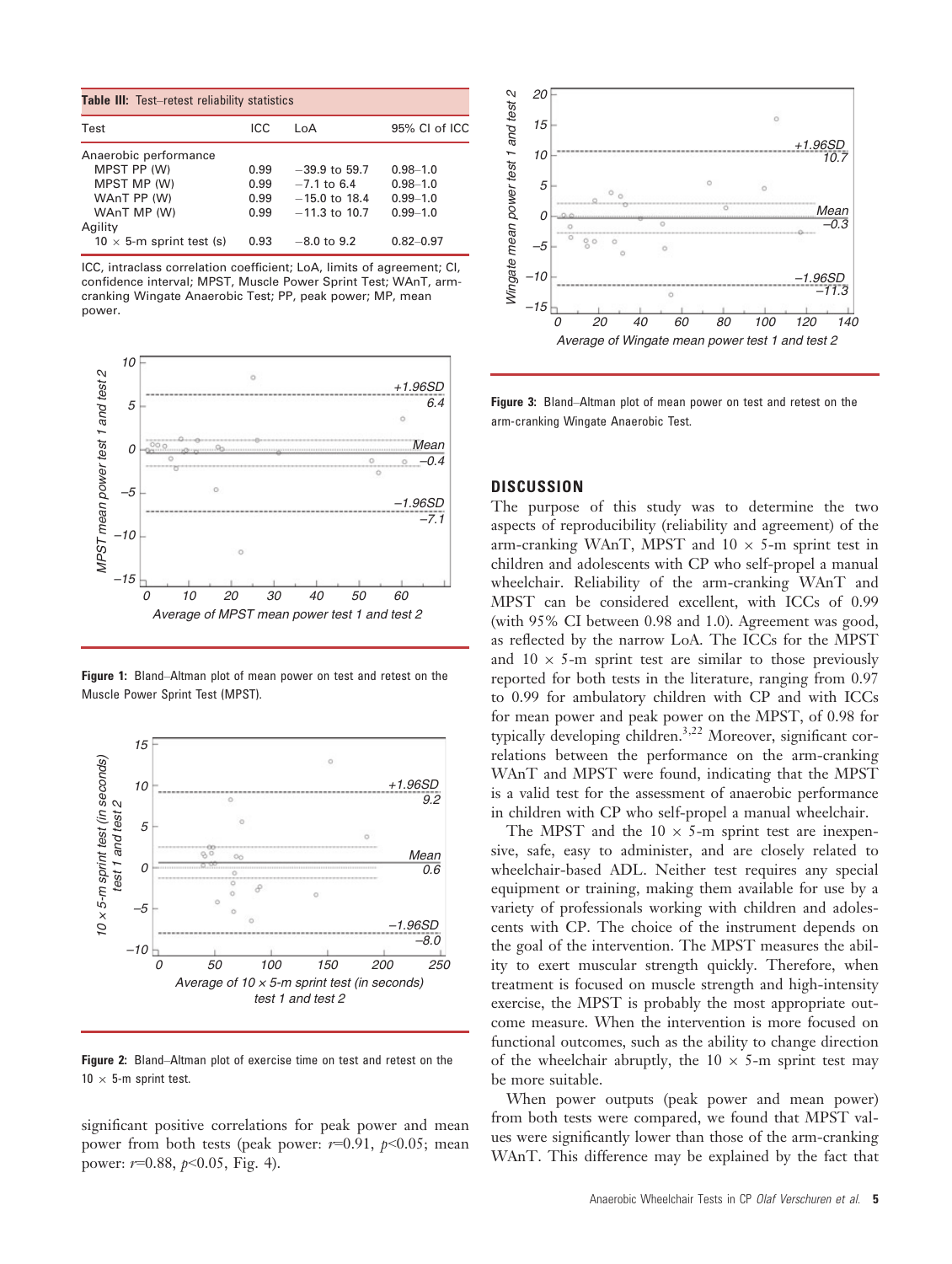

Figure 4: Scatterplot showing the relationship between peak power and mean power on arm-cranking Wingate Anaerobic Test and Muscle Power Sprint Test (MPST).

while both the MPST and arm-cranking WAnT measure power output of the upper limbs, the MPST uses intermittent propelling of the wheelchair instead of the continuous pushing and pulling used in arm cranking. Moreover, the outcomes of the MPST are based on averages over three 15m distances or roughly 30 seconds, while the arm-cranking WAnT outcomes are measured instantaneously  $(\leq 1s)$ . In spite of these differences, our results indicate that like the arm-cranking WAnT, the MPST can be used to measure the anaerobic performance of the arms. From a rehabilitation medicine perspective, this finding is very promising because of the minimal cost associated with performing the MPST, its easy application, and its similarity, and therefore relevance, to children's ADL.

Field tests that rely on manual wheelchair propulsion performance are affected by many factors beyond motor limitations. Vanlandewijck et al.<sup>23</sup> have shown that the type of wheelchair (i.e. basketball/tennis wheelchair vs ADL wheelchair) affects field test performance. Also minimal changes to wheelchair configuration, such as the presence or absence of a caster wheel (a fifth wheel at the back of the wheelchair for stability), may also alter field test performance significantly. Therefore, field tests, such as the MPST and the  $10 \times 5$ -m sprint test for wheelchair users should primarily be used to assess the individual progress of a child. Furthermore, the use of a standardized wheelchair should be discouraged due to the lack of individual adjustments that may impact, and potentially hamper, performance.<sup>24</sup>

Anaerobic testing has some intrinsic methodological limitations.<sup>8</sup> The arm-cranking WAnT and the MPST are largely dependent on participant motivation. Currently, there are no objective physiological criteria that can be used to establish a 'true' maximal anaerobic effort. Therefore, the researcher or the clinician must rely on the cooperation of the individual performing the exercise. Encouragement and a friendly environment are also important to ensure the participants perform the test to the best of their ability.

Our findings must be interpreted in light of certain limitations. First, this study included only children and adolescents with spastic CP. Whether our results are generalizable to other clinical types of CP and other medical conditions requires further investigation. Second, the participants in this study represented a convenience sample of children and adolescents with CP who were receiving physical therapy. This selection procedure may have led to some degree of selection bias, because it is unknown whether or not these participants differ from children and adolescents who are not receiving treatment in a rehabilitation centre or special education school. Third, we have selected a braking force of 0.26 Nm/kg for all children (and did not alter this for age or sex). This was primarily based on the fact that youths with CP may have different arm-ability that is not related to age or sex (e.g. spasticity, strength, mobility), but might influence the arm-cranking strength. The optimal braking force for males and females with CP of different age groups or between those with varying diagnoses remains to be investigated. Fourth, the large SDs in all tests suggests that there is large inter-individual variability in anaerobic performance in this group. This is probably the result of the large age-range and different classification levels of the participants. Fifth, our sample size was inadequate to compare the validity and reproducibility of specific subsets of the sample as grouped by age, sex or GMFCS level. Sixth, the degree to which the use of a static start in the MPST and a rolling start for the arm-cranking WAnT may have affected our findings remains to be determined. Future studies should seek to assess these differences, or make use of only one of the two starting techniques.

#### **CONCLUSION**

The MPST, the arm-cranking WAnT and the  $10 \times 5$ -m sprint test are reproducible tests for measuring anaerobic performance and agility in children and adolescents with CP who self-propel a manual wheelchair. Moreover, the